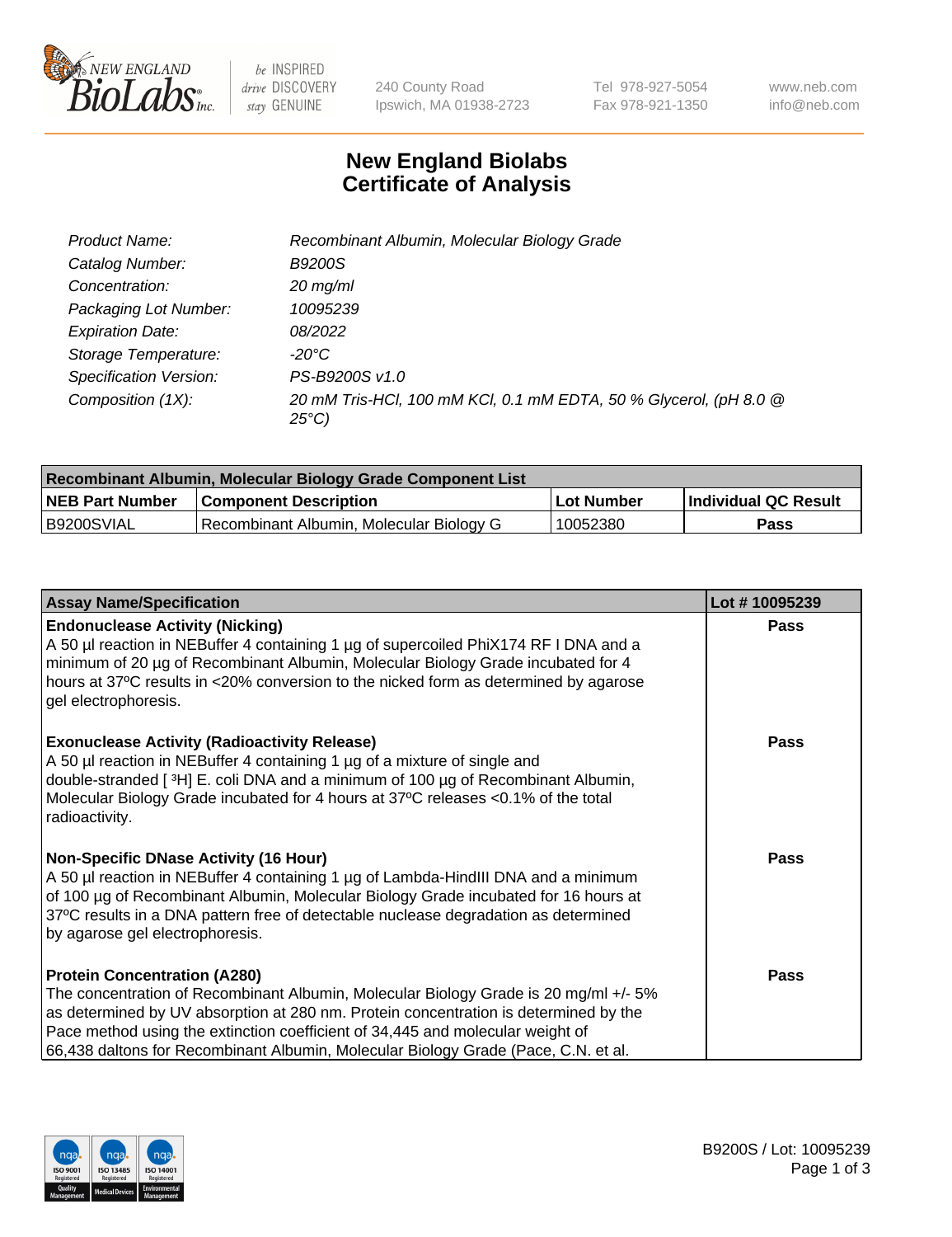

be INSPIRED drive DISCOVERY stay GENUINE

240 County Road Ipswich, MA 01938-2723 Tel 978-927-5054 Fax 978-921-1350

www.neb.com info@neb.com

| <b>Assay Name/Specification</b>                                                                                                                                                                                                                                                                                                                                                                                                                   | Lot #10095239 |
|---------------------------------------------------------------------------------------------------------------------------------------------------------------------------------------------------------------------------------------------------------------------------------------------------------------------------------------------------------------------------------------------------------------------------------------------------|---------------|
| (1995) Protein Sci., 4, 2411-2423).                                                                                                                                                                                                                                                                                                                                                                                                               |               |
| <b>qPCR DNA Contamination (Eukaryotic Genomic)</b><br>A minimum of 20 µg of Recombinant Albumin, Molecular Biology Grade is screened for<br>the presence of eukaryotic genomic DNA using SYBR® Green qPCR with universal primers<br>for the 18S rRNA locus. Results are quantified using a standard curve generated from<br>purified E. album genomic DNA. The measured level of eukaryotic genomic DNA<br>contamination is $\leq 2.5$ pg DNA/µl. | <b>Pass</b>   |
| <b>qPCR DNA Contamination (E. coli Genomic)</b><br>A minimum of 20 µg of Recombinant Albumin, Molecular Biology Grade is screened for<br>the presence of E. coli genomic DNA using SYBR® Green qPCR with primers specific for<br>the E. coli 16S rRNA locus. Results are quantified using a standard curve generated<br>from purified E. coli genomic DNA. The measured level of E. coli genomic DNA<br>contamination is $\leq 1$ E. coli genome. | Pass          |
| <b>RNase Activity (Extended Digestion)</b><br>A 10 µl reaction in NEBuffer 4 containing 40 ng of fluorescein labeled RNA<br>transcript and a minimum of 20 µg of Recombinant Albumin, Molecular Biology Grade is<br>incubated at 37°C. After incubation for 16 hours, >90% of the substrate RNA remains<br>intact as determined by gel electrophoresis using fluorescent detection.                                                               | Pass          |
| Single Stranded DNase Activity (FAM-Labeled Oligo)<br>A 50 µl reaction in CutSmart® Buffer containing a 20 nM solution of a fluorescent<br>internal labeled oligonucleotide and a minimum of 100 µg of Recombinant Albumin,<br>Molecular Biology Grade incubated for 16 hours at 37°C yields <5% degradation as<br>determined by capillary electrophoresis.                                                                                       | <b>Pass</b>   |

This product has been tested and shown to be in compliance with all specifications.

One or more products referenced in this document may be covered by a 3rd-party trademark. Please visit <www.neb.com/trademarks>for additional information.